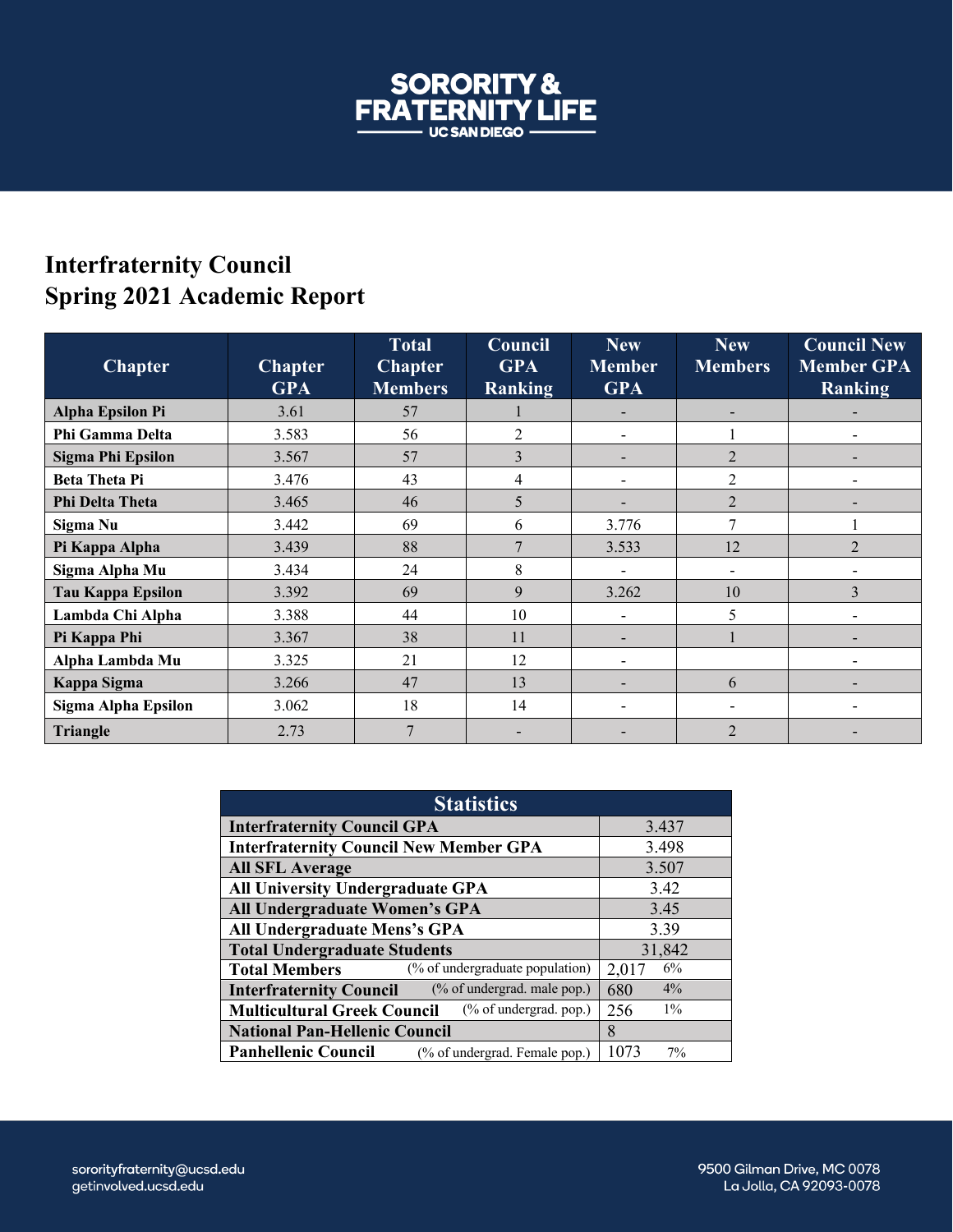

## **Multicultural Greek Council Spring 2021 Academic Report**

| <b>Chapter</b>             | <b>Chapter</b><br><b>GPA</b> | <b>Total</b><br><b>Chapter</b><br><b>Members</b> | Council<br><b>GPA</b><br><b>Ranking</b> | New<br><b>Member</b><br><b>GPA</b> | <b>Council New</b><br><b>Member GPA</b><br><b>Ranking</b> |
|----------------------------|------------------------------|--------------------------------------------------|-----------------------------------------|------------------------------------|-----------------------------------------------------------|
| Alpha Gamma Alpha          | 3.626                        | 11                                               |                                         |                                    |                                                           |
| Phi Iota Alpha             | 3.623                        |                                                  | $\overline{2}$                          |                                    |                                                           |
| Lambda Theta Alpha         | 3.602                        | 19                                               | 3                                       | -                                  |                                                           |
| Gamma Zeta Alpha           | 3.541                        | 15                                               | 4                                       | $\overline{a}$                     |                                                           |
| Kappa Zeta Phi             | 3.509                        | 27                                               | 5                                       |                                    |                                                           |
| <b>Alpha Epsilon Omega</b> | 3.502                        | 12                                               | 6                                       | $\blacksquare$                     |                                                           |
| Sigma Pi Alpha             | 3.413                        | 35                                               | 7                                       | -                                  |                                                           |
| Phi Lambda Rho             | 3.397                        | 19                                               | 8                                       | $\overline{\phantom{a}}$           | $\overline{a}$                                            |
| Sigma Alpha Zeta           | 3.345                        | 11                                               | 9                                       |                                    |                                                           |
| Psi Chi Omega              | 3.275                        | 19                                               | 10                                      |                                    |                                                           |
| Lambda Theta Phi           | 3.22                         | 8                                                | 11                                      |                                    |                                                           |
| <b>Sigma Omicron Pi</b>    | 3.219                        | 10                                               | 12                                      |                                    |                                                           |
| Nu Alpha Kappa             | 3.125                        | 15                                               | 13                                      |                                    |                                                           |
| Pi Alpha Phi               | 3.088                        | 22                                               | 14                                      | -                                  |                                                           |
| Delta Lambda Phi           |                              | 5                                                |                                         |                                    |                                                           |
| Lambda Theta Nu            |                              | 6                                                |                                         |                                    |                                                           |

| <b>Statistics</b>                                               |              |  |  |  |  |
|-----------------------------------------------------------------|--------------|--|--|--|--|
| <b>Multicultural Greek Council GPA</b>                          | 3.361        |  |  |  |  |
| <b>Multicultural Greek Council New Member GPA</b>               | 3.369        |  |  |  |  |
| <b>All SFL Average</b>                                          | 3.507        |  |  |  |  |
| <b>All University Undergraduate GPA</b>                         | 3.42         |  |  |  |  |
| All Undergraduate Women's GPA                                   | 3.45         |  |  |  |  |
| All Undergraduate Mens's GPA                                    | 3.39         |  |  |  |  |
| <b>TOTAL Undergraduate Students</b>                             | 31,842       |  |  |  |  |
| (% of undergraduate population)<br><b>TOTAL Members</b>         | 6%<br>2,017  |  |  |  |  |
| (% of undergrad. male pop.)<br><b>Interfraternity Council</b>   | 4%<br>680    |  |  |  |  |
| $(\%$ of undergrad. pop.)<br><b>Multicultural Greek Council</b> | $1\%$<br>256 |  |  |  |  |
| <b>National Pan-Hellenic Council</b>                            | 8            |  |  |  |  |
| <b>Panhellenic Council</b><br>(% of undergrad. Female pop.)     | 1073<br>7%   |  |  |  |  |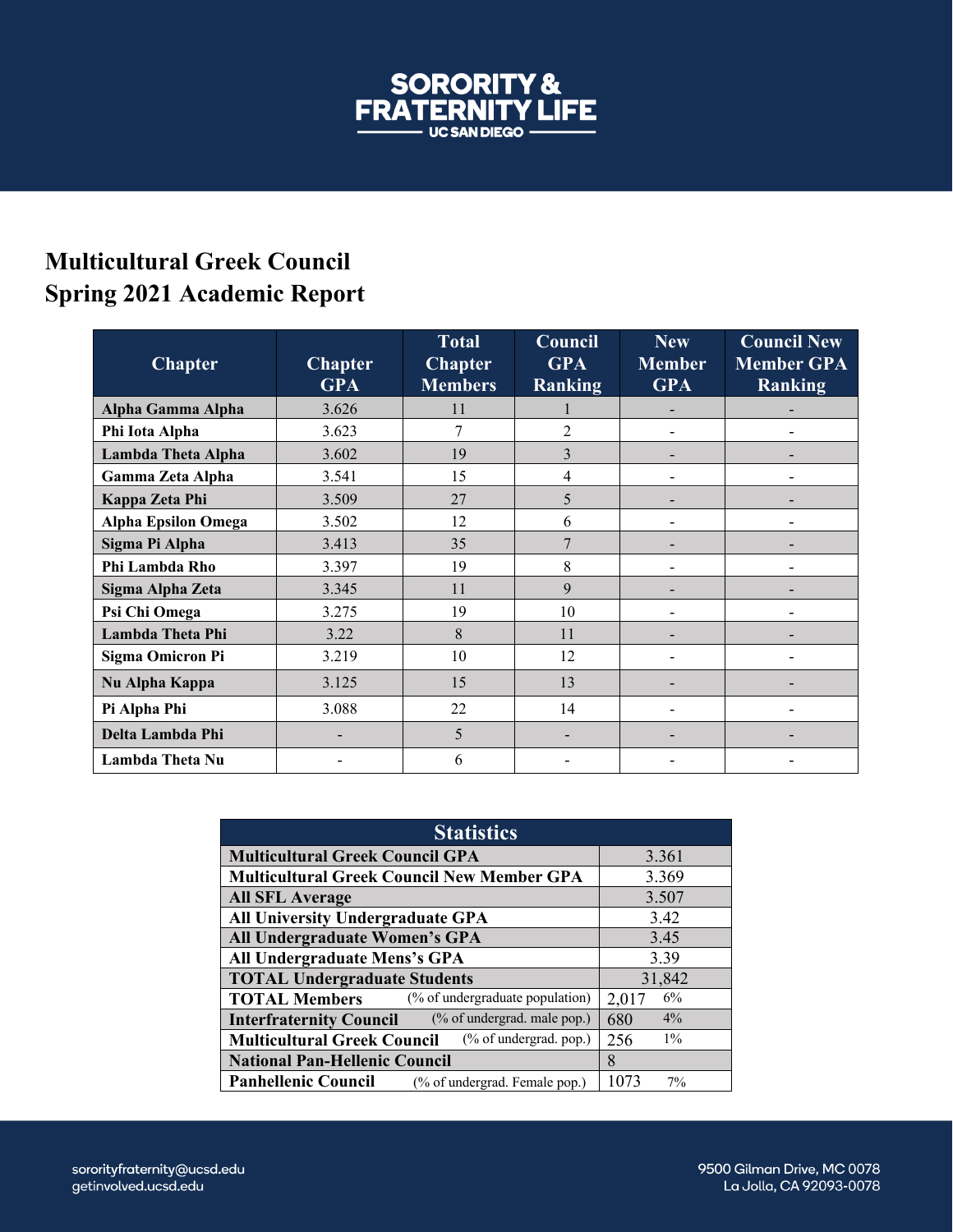

## **National Pan-Hellenic Council Spring 2021 Academic Report**

| <b>Chapter</b>  | <b>Chapter</b><br><b>GPA</b> | <b>Total</b><br><b>Chapter</b><br><b>Members</b> | <b>New</b><br><b>Member</b><br><b>GPA</b> | <b>Council New</b><br><b>Member GPA</b><br><b>Ranking</b> |
|-----------------|------------------------------|--------------------------------------------------|-------------------------------------------|-----------------------------------------------------------|
| Sigma Gamma Rho | 3.23                         |                                                  |                                           | -                                                         |
| Zeta Phi Beta   | -                            |                                                  | -                                         | -                                                         |

| <b>Statistics</b>                                             |              |  |  |  |
|---------------------------------------------------------------|--------------|--|--|--|
| <b>All SFL Average</b>                                        | 3.507        |  |  |  |
| <b>All University Undergraduate GPA</b>                       | 3.42         |  |  |  |
| All Undergraduate Women's GPA                                 | 3.45         |  |  |  |
| All Undergraduate Mens's GPA                                  | 3.39         |  |  |  |
| <b>TOTAL Undergraduate Students</b>                           | 31,842       |  |  |  |
| (% of undergraduate population)<br><b>TOTAL Members</b>       | 6%<br>2,017  |  |  |  |
| (% of undergrad. male pop.)<br><b>Interfraternity Council</b> | $4\%$<br>680 |  |  |  |
| (% of undergrad. pop.)<br><b>Multicultural Greek Council</b>  | $1\%$<br>256 |  |  |  |
| <b>National Pan-Hellenic Council</b>                          | 8            |  |  |  |
| (% of undergrad. Female pop.)<br><b>Panhellenic Council</b>   | 7%<br>1073   |  |  |  |